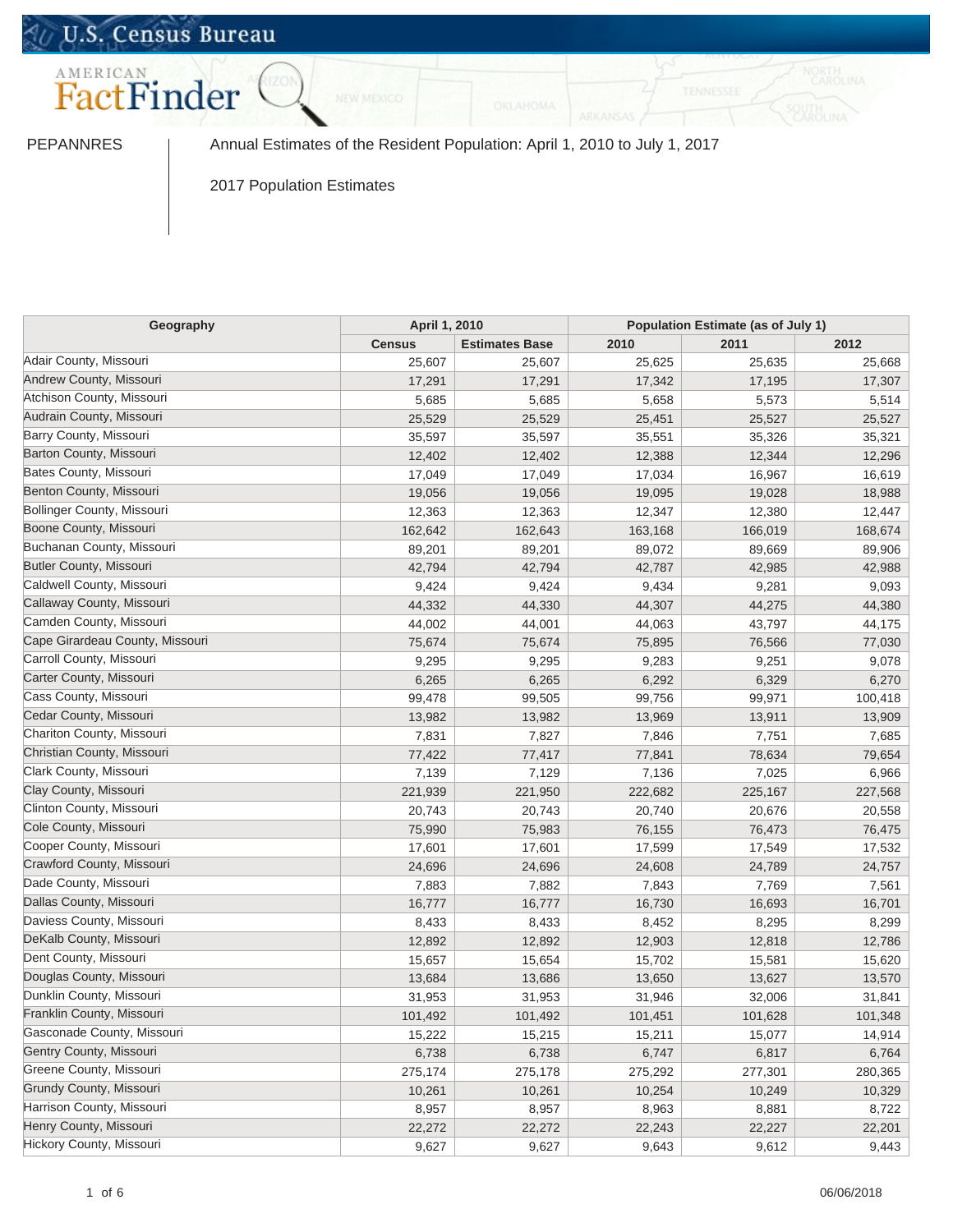| Geography                       | April 1, 2010 |                       | Population Estimate (as of July 1) |         |           |  |
|---------------------------------|---------------|-----------------------|------------------------------------|---------|-----------|--|
|                                 | <b>Census</b> | <b>Estimates Base</b> | 2010                               | 2011    | 2012      |  |
| Holt County, Missouri           | 4,912         | 4,912                 | 4,915                              | 4,838   | 4,679     |  |
| Howard County, Missouri         | 10,144        | 10,148                | 10,149                             | 10,224  | 10,201    |  |
| Howell County, Missouri         | 40,400        | 40,400                | 40,567                             | 40,590  | 40,547    |  |
| Iron County, Missouri           | 10,630        | 10,628                | 10,605                             | 10,628  | 10,556    |  |
| Jackson County, Missouri        | 674,158       | 674,124               | 674,804                            | 675,290 | 677,376   |  |
| Jasper County, Missouri         | 117,404       | 117,404               | 117,667                            | 118,098 | 115,741   |  |
| Jefferson County, Missouri      | 218,733       | 218,728               | 219,129                            | 219,540 | 219,822   |  |
| Johnson County, Missouri        | 52,595        | 52,595                | 52,718                             | 53,411  | 54,324    |  |
| Knox County, Missouri           | 4,131         | 4,131                 | 4,125                              | 4,125   | 4,089     |  |
| Laclede County, Missouri        | 35,571        | 35,571                | 35,675                             | 35,635  | 35,451    |  |
| Lafayette County, Missouri      | 33,381        | 33,381                | 33,394                             | 33,215  | 33,064    |  |
| Lawrence County, Missouri       | 38,634        | 38,634                | 38,582                             | 38,488  | 38,369    |  |
| Lewis County, Missouri          | 10,211        | 10,209                | 10,209                             | 10,217  | 10,116    |  |
| Lincoln County, Missouri        | 52,566        | 52,560                | 52,696                             | 53,065  | 53,285    |  |
| Linn County, Missouri           | 12,761        | 12,761                | 12,762                             | 12,587  | 12,475    |  |
| Livingston County, Missouri     | 15,195        | 15,195                | 15,126                             | 15,116  | 14,995    |  |
| McDonald County, Missouri       | 23,083        | 23,083                | 23,078                             | 22,881  | 22,966    |  |
| Macon County, Missouri          | 15,566        | 15,566                | 15,593                             | 15,484  | 15,564    |  |
| Madison County, Missouri        | 12,226        | 12,226                | 12,204                             | 12,258  | 12,379    |  |
| Maries County, Missouri         | 9,176         | 9,178                 | 9,187                              | 9,192   | 9,043     |  |
| Marion County, Missouri         | 28,781        | 28,781                | 28,785                             | 28,779  | 28,740    |  |
| Mercer County, Missouri         | 3,785         | 3,785                 | 3,770                              | 3,773   | 3,708     |  |
| Miller County, Missouri         | 24,748        | 24,747                | 24,714                             | 24,714  | 24,581    |  |
| Mississippi County, Missouri    | 14,358        | 14,358                | 14,312                             | 14,217  | 14,260    |  |
| Moniteau County, Missouri       | 15,607        | 15,607                | 15,630                             | 15,710  | 15,675    |  |
| Monroe County, Missouri         | 8,840         | 8,840                 | 8,782                              | 8,678   | 8,688     |  |
| Montgomery County, Missouri     | 12,236        | 12,234                | 12,216                             | 12,209  | 11,975    |  |
| Morgan County, Missouri         | 20,565        | 20,565                | 20,540                             | 20,371  | 20,075    |  |
| New Madrid County, Missouri     | 18,956        | 18,960                | 18,954                             | 18,783  | 18,491    |  |
| Newton County, Missouri         | 58,114        | 58,112                | 58,168                             | 58,540  | 58,627    |  |
| Nodaway County, Missouri        | 23,370        | 23,370                | 23,396                             | 23,414  | 23,311    |  |
| Oregon County, Missouri         | 10,881        | 10,881                | 10,936                             | 11,044  | 10,965    |  |
| Osage County, Missouri          | 13,878        | 13,885                | 13,882                             | 13,882  | 13,821    |  |
| Ozark County, Missouri          | 9,723         | 9,719                 | 9,736                              | 9,637   | 9,584     |  |
| Pemiscot County, Missouri       | 18,296        | 18,296                | 18,271                             | 18,195  | 18,086    |  |
| Perry County, Missouri          | 18,971        | 18,971                | 18,937                             | 19,003  | 18,996    |  |
| Pettis County, Missouri         | 42,201        | 42,201                | 42,259                             | 42,131  | 42,293    |  |
| Phelps County, Missouri         | 45,156        | 45,154                | 45,311                             | 45,211  | 45,220    |  |
| Pike County, Missouri           | 18,516        | 18,516                | 18,480                             | 18,664  | 18,558    |  |
| Platte County, Missouri         | 89,322        | 89,318                | 89,685                             | 90,810  | 92,110    |  |
| Polk County, Missouri           | 31,137        | 31,137                | 31,164                             | 31,200  | 31,084    |  |
| Pulaski County, Missouri        | 52,274        | 52,274                | 52,846                             | 53,254  | 53,453    |  |
| Putnam County, Missouri         | 4,979         | 4,979                 | 4,974                              | 4,975   | 4,944     |  |
| Ralls County, Missouri          | 10,167        | 10,167                | 10,185                             | 10,266  | 10,219    |  |
| Randolph County, Missouri       | 25,414        | 25,414                | 25,454                             | 25,275  | 25,325    |  |
| Ray County, Missouri            | 23,494        | 23,494                | 23,494                             | 23,321  | 23,056    |  |
| Reynolds County, Missouri       | 6,696         | 6,694                 | 6,680                              | 6,569   | 6,553     |  |
| Ripley County, Missouri         | 14,100        | 14,100                | 14,096                             | 14,133  | 14,021    |  |
| St. Charles County, Missouri    |               |                       |                                    |         |           |  |
| St. Clair County, Missouri      | 360,485       | 360,495               | 361,779                            | 365,405 | 369,057   |  |
| Ste. Genevieve County, Missouri | 9,805         | 9,805                 | 9,824                              | 9,693   | 9,529     |  |
| St. Francois County, Missouri   | 18,145        | 18,139                | 18,120                             | 18,182  | 17,858    |  |
| St. Louis County, Missouri      | 65,359        | 65,370                | 65,531                             | 65,576  | 65,798    |  |
| Saline County, Missouri         | 998,954       | 998,882               | 998,681                            | 999,308 | 1,000,502 |  |
| Schuyler County, Missouri       | 23,370        | 23,370                | 23,417                             | 23,336  | 23,479    |  |
| Scotland County, Missouri       | 4,431         | 4,431                 | 4,441                              | 4,388   | 4,386     |  |
| Scott County, Missouri          | 4,843         | 4,853                 | 4,840                              | 4,834   | 4,865     |  |
| Shannon County, Missouri        | 39,191        | 39,187                | 39,245                             | 39,127  | 39,144    |  |
| Shelby County, Missouri         | 8,441         | 8,441                 | 8,449                              | 8,417   | 8,338     |  |
|                                 | 6,373         | 6,373                 | 6,366                              | 6,236   | 6,217     |  |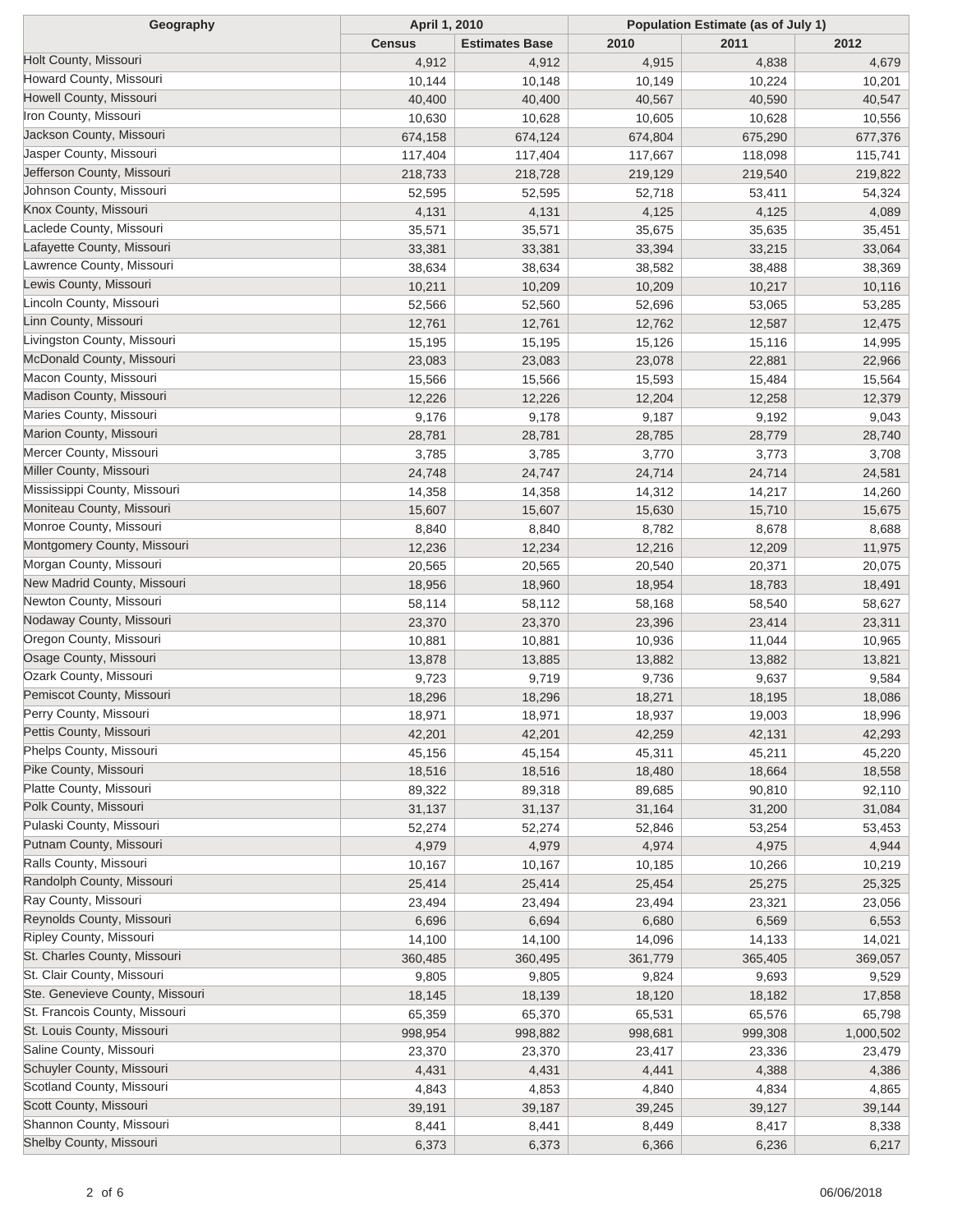| Geography                     | April 1, 2010 |                       | Population Estimate (as of July 1) |         |         |
|-------------------------------|---------------|-----------------------|------------------------------------|---------|---------|
|                               | <b>Census</b> | <b>Estimates Base</b> | 2010                               | 2011    | 2012    |
| Stoddard County, Missouri     | 29,968        | 29,968                | 30,026                             | 29,847  | 29,814  |
| Stone County, Missouri        | 32,202        | 32,208                | 32,236                             | 32,112  | 31,890  |
| Sullivan County, Missouri     | 6,714         | 6,714                 | 6,737                              | 6,661   | 6,555   |
| <b>Taney County, Missouri</b> | 51,675        | 51,674                | 51,903                             | 52,622  | 52,888  |
| Texas County, Missouri        | 26,008        | 26,008                | 26,033                             | 25,913  | 25,777  |
| Vernon County, Missouri       | 21,159        | 21,159                | 21,146                             | 20,983  | 20,801  |
| Warren County, Missouri       | 32,513        | 32,518                | 32,584                             | 32,574  | 32,710  |
| Washington County, Missouri   | 25,195        | 25,199                | 25,194                             | 25,094  | 25,079  |
| Wayne County, Missouri        | 13,521        | 13,523                | 13,507                             | 13,412  | 13,395  |
| Webster County, Missouri      | 36,202        | 36,202                | 36,256                             | 36,381  | 36,384  |
| Worth County, Missouri        | 2,171         | 2,171                 | 2,154                              | 2,120   | 2,081   |
| Wright County, Missouri       | 18,815        | 18,815                | 18,851                             | 18,643  | 18,629  |
| St. Louis city, Missouri      | 319,294       | 319,371               | 319,365                            | 319,102 | 319,363 |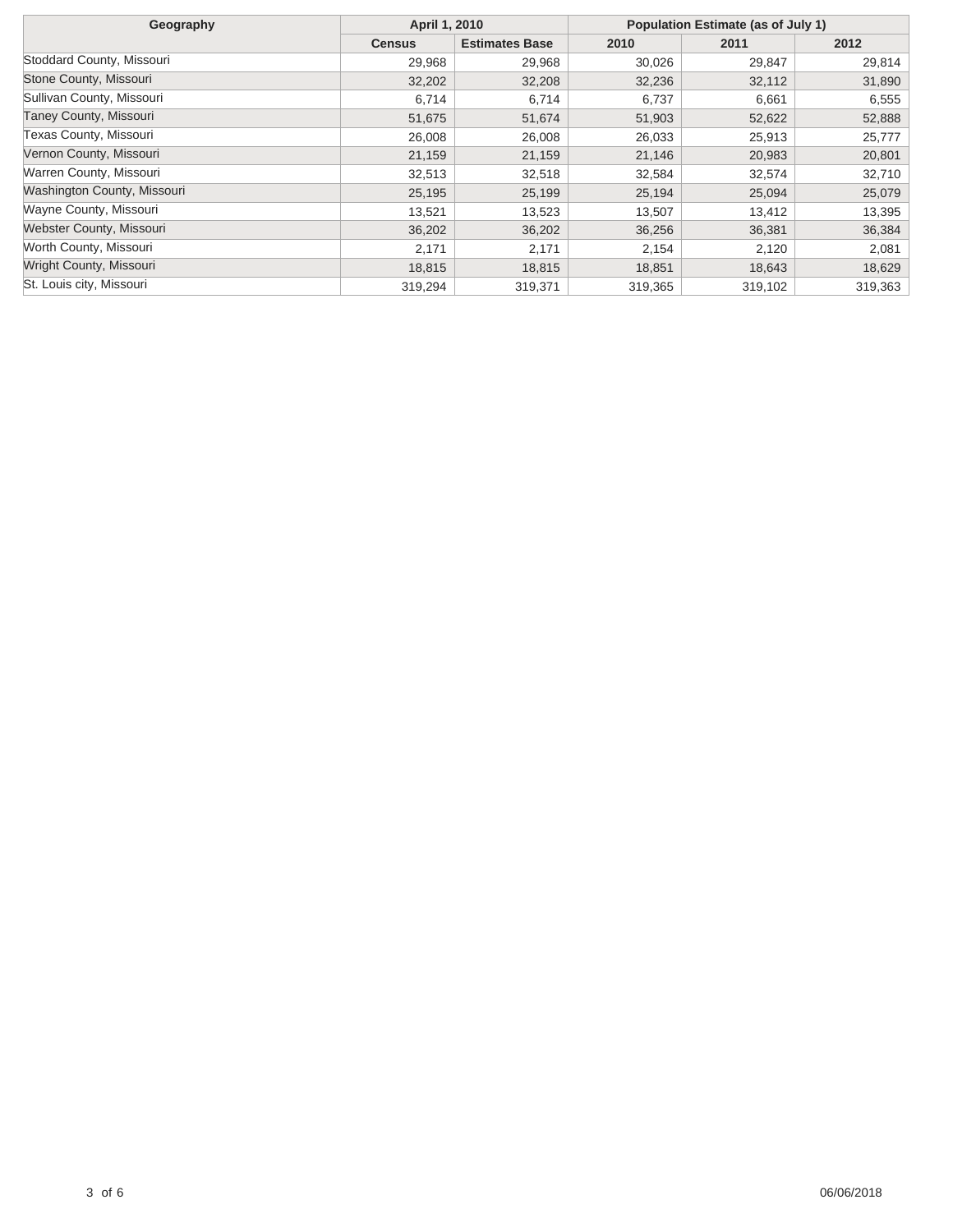| Geography                         | Population Estimate (as of July 1) |                 |         |         |         |  |
|-----------------------------------|------------------------------------|-----------------|---------|---------|---------|--|
|                                   | 2013                               | 2014            | 2015    | 2016    | 2017    |  |
| Adair County, Missouri            | 25,709                             | 25,537          | 25,339  | 25,223  | 25,377  |  |
| Andrew County, Missouri           | 17,303                             | 17,281          | 17,311  | 17,339  | 17,555  |  |
| Atchison County, Missouri         | 5,423                              | 5,362           | 5,304   | 5,310   | 5,275   |  |
| Audrain County, Missouri          | 25,544                             | 25,815          | 25,941  | 25,875  | 25,641  |  |
| Barry County, Missouri            | 35,330                             | 35,330          | 35,325  | 35,339  | 35,668  |  |
| Barton County, Missouri           | 12,177                             | 11,987          | 11,835  | 11,859  | 11,850  |  |
| Bates County, Missouri            | 16,432                             | 16,520          | 16,367  | 16,371  | 16,334  |  |
| Benton County, Missouri           | 18,940                             | 18,874          | 18,782  | 18,921  | 19,074  |  |
| <b>Bollinger County, Missouri</b> | 12,486                             | 12,420          | 12,321  | 12,204  | 12,306  |  |
| Boone County, Missouri            | 170,937                            | 172,787         | 174,395 | 176,555 | 178,271 |  |
| Buchanan County, Missouri         | 89,842                             | 89,639          | 89,223  | 89,354  | 89,065  |  |
| <b>Butler County, Missouri</b>    | 42,969                             | 42,865          | 42,840  | 42,789  | 42,666  |  |
| Caldwell County, Missouri         | 9,045                              | 9,005           | 9,011   | 9,070   | 9,100   |  |
| Callaway County, Missouri         | 44,515                             | 44,636          | 44,704  | 45,077  | 45,032  |  |
| Camden County, Missouri           | 44,284                             | 44,571          | 44,781  | 45,009  | 45,632  |  |
| Cape Girardeau County, Missouri   | 77,467                             | 77,896          | 78,151  | 78,390  | 78,161  |  |
| Carroll County, Missouri          | 9,056                              | 8,958           | 8,882   | 8,854   | 8,796   |  |
| Carter County, Missouri           | 6,339                              | 6,282           | 6,276   | 6,207   | 6,169   |  |
| Cass County, Missouri             | 100,679                            | 100,865         | 101,390 | 102,780 | 103,724 |  |
| Cedar County, Missouri            | 13,775                             | 13,788          | 13,788  | 13,886  | 14,073  |  |
| Chariton County, Missouri         | 7,646                              | 7,684           | 7,591   | 7,529   | 7,480   |  |
| Christian County, Missouri        | 80,624                             | 81,840          | 83,085  | 84,159  | 85,432  |  |
| Clark County, Missouri            | 6,898                              | 6,884           | 6,801   | 6,731   | 6,723   |  |
| Clay County, Missouri             | 230,356                            | 233,094         | 235,253 | 238,762 | 242,874 |  |
| Clinton County, Missouri          | 20,561                             | 20,259          | 20,572  | 20,530  | 20,554  |  |
| Cole County, Missouri             | 76,731                             | 76,675          | 76,857  | 76,775  | 76,708  |  |
| Cooper County, Missouri           | 17,608                             | 17,561          | 17,605  | 17,683  | 17,644  |  |
| Crawford County, Missouri         | 24,507                             | 24,610          | 24,485  | 24,232  | 24,102  |  |
| Dade County, Missouri             | 7,536                              | 7,600           | 7,575   | 7,606   | 7,588   |  |
| Dallas County, Missouri           | 16,465                             | 16,342          | 16,343  | 16,380  | 16,673  |  |
| Daviess County, Missouri          | 8,301                              | 8,323           | 8,282   | 8,233   | 8,361   |  |
| DeKalb County, Missouri           | 12,635                             | 12,547          | 12,544  | 12,505  | 12,588  |  |
| Dent County, Missouri             | 15,705                             | 15,600          | 15,621  | 15,425  | 15,480  |  |
| Douglas County, Missouri          | 13,436                             | 13,516          | 13,353  | 13,352  | 13,300  |  |
| Dunklin County, Missouri          | 31,723                             | 31,304          | 30,825  | 30,556  | 30,119  |  |
| Franklin County, Missouri         | 101,741                            | 101,955         | 102,284 | 102,754 | 103,330 |  |
| Gasconade County, Missouri        | 14,814                             | 14,809          | 14,745  | 14,750  | 14,726  |  |
| Gentry County, Missouri           |                                    | 6,752           |         |         |         |  |
| Greene County, Missouri           | 6,731                              |                 | 6,653   | 6,637   | 6,665   |  |
| Grundy County, Missouri           | 283,588                            | 285,271         | 287,250 | 287,881 | 289,805 |  |
| Harrison County, Missouri         | 10,345<br>8,709                    | 10,177          | 10,004  | 10,080  | 9,949   |  |
| Henry County, Missouri            |                                    | 8,630           | 8,622   | 8,590   | 8,524   |  |
| Hickory County, Missouri          | 22,094                             | 22,030<br>9,293 | 21,710  | 21,617  | 21,718  |  |
| Holt County, Missouri             | 9,347                              |                 | 9,269   | 9,374   | 9,475   |  |
| Howard County, Missouri           | 4,590                              | 4,530           | 4,483   | 4,479   | 4,413   |  |
| Howell County, Missouri           | 10,243                             | 10,135          | 10,139  | 10,062  | 10,139  |  |
| Iron County, Missouri             | 40,248                             | 40,133          | 40,073  | 40,140  | 40,103  |  |
| Jackson County, Missouri          | 10,470                             | 10,374          | 10,211  | 10,147  | 10,226  |  |
| Jasper County, Missouri           | 680,062                            | 683,516         | 687,182 | 693,115 | 698,895 |  |
| Jefferson County, Missouri        | 116,761                            | 117,763         | 118,569 | 119,298 | 120,217 |  |
| Johnson County, Missouri          | 220,859                            | 222,008         | 223,106 | 223,413 | 223,810 |  |
| Knox County, Missouri             | 54,320                             | 54,194          | 53,643  | 53,651  | 53,897  |  |
| Laclede County, Missouri          | 4,060                              | 3,993           | 3,907   | 3,945   | 3,977   |  |
| Lafayette County, Missouri        | 35,625                             | 35,505          | 35,442  | 35,427  | 35,443  |  |
| Lawrence County, Missouri         | 32,835                             | 32,633          | 32,626  | 32,542  | 32,641  |  |
| Lewis County, Missouri            | 38,096                             | 37,908          | 37,993  | 38,224  | 38,434  |  |
|                                   | 10,111                             | 10,095          | 10,135  | 10,083  | 9,967   |  |
| Lincoln County, Missouri          | 53,812                             | 54,207          | 54,611  | 55,186  | 56,183  |  |
| Linn County, Missouri             | 12,317                             | 12,310          | 12,281  | 12,140  | 12,194  |  |
| Livingston County, Missouri       | 14,872                             | 15,010          | 14,933  | 15,138  | 15,173  |  |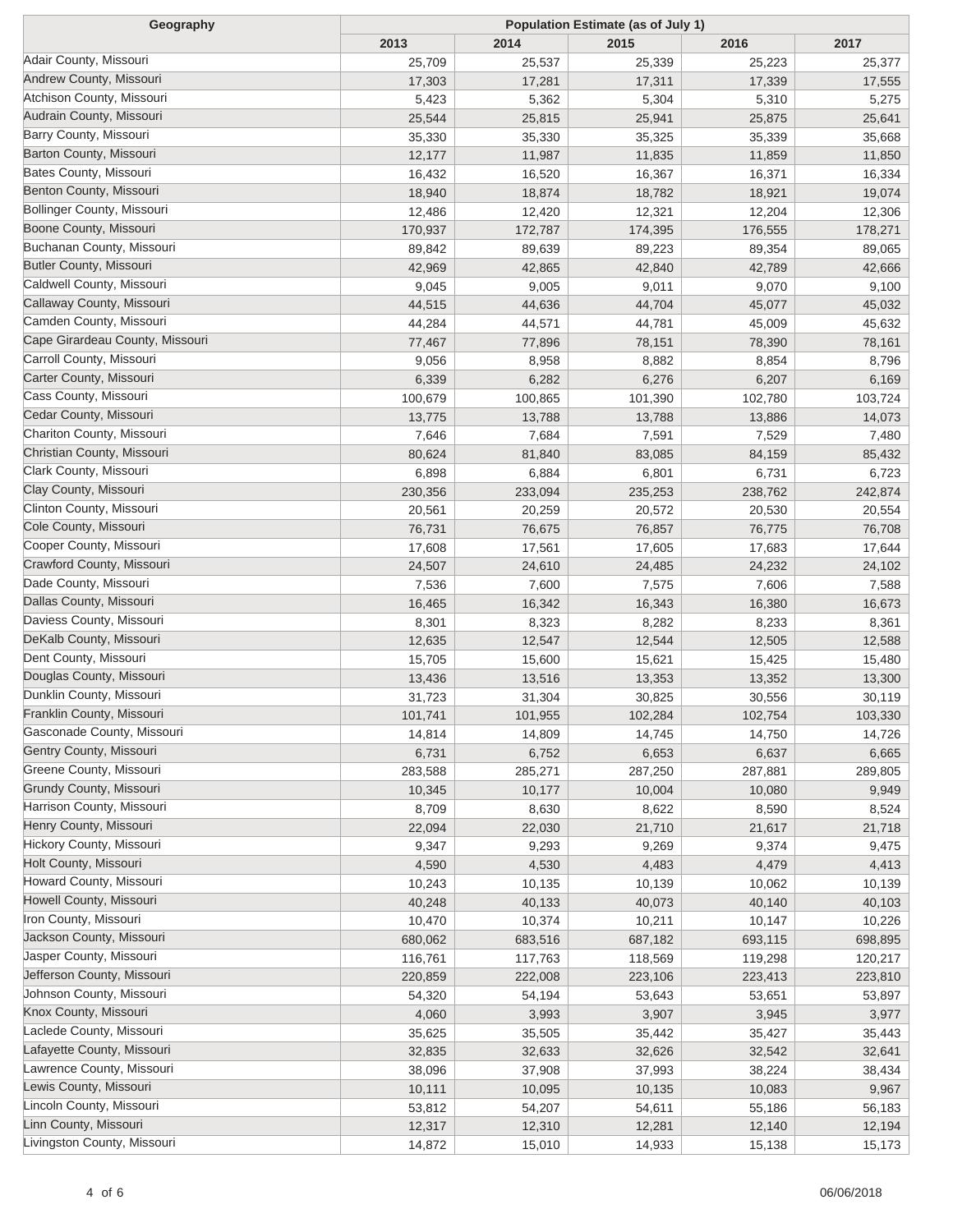| Geography                                             | <b>Population Estimate (as of July 1)</b> |           |           |         |         |  |
|-------------------------------------------------------|-------------------------------------------|-----------|-----------|---------|---------|--|
|                                                       | 2013                                      | 2014      | 2015      | 2016    | 2017    |  |
| McDonald County, Missouri                             | 22,638                                    | 22,832    | 22,699    | 22,767  | 22,828  |  |
| Macon County, Missouri                                | 15,475                                    | 15,448    | 15,280    | 15,143  | 15,251  |  |
| Madison County, Missouri                              | 12,276                                    | 12,199    | 12,183    | 12,231  | 12,243  |  |
| Maries County, Missouri                               | 9,057                                     | 9,030     | 8,968     | 8,874   | 8,867   |  |
| Marion County, Missouri                               | 28,765                                    | 28,761    | 28,688    | 28,667  | 28,634  |  |
| Mercer County, Missouri                               | 3,664                                     | 3,683     | 3,660     | 3,658   | 3,678   |  |
| Miller County, Missouri                               | 24,810                                    | 24,833    | 24,869    | 24,994  | 25,228  |  |
| Mississippi County, Missouri                          | 14,158                                    | 14,156    | 13,943    | 13,737  | 13,586  |  |
| Moniteau County, Missouri                             | 15,749                                    | 15,823    | 15,877    | 16,007  | 16,063  |  |
| Monroe County, Missouri                               | 8,766                                     | 8,733     | 8,633     | 8,637   | 8,612   |  |
| Montgomery County, Missouri                           | 11,858                                    | 11,731    | 11,586    | 11,477  | 11,438  |  |
| Morgan County, Missouri                               | 20,116                                    | 20,068    | 20,058    | 20,099  | 20,145  |  |
| New Madrid County, Missouri                           | 18,338                                    | 18,252    | 18,090    | 17,890  | 17,582  |  |
| Newton County, Missouri                               | 58,379                                    | 58,131    | 58,164    | 58,219  | 58,290  |  |
| Nodaway County, Missouri                              | 23,141                                    | 22,987    | 22,629    | 22,492  | 22,472  |  |
| Oregon County, Missouri                               | 10,927                                    | 10,822    | 10,848    | 10,739  | 10,558  |  |
| Osage County, Missouri                                | 13,655                                    | 13,617    | 13,520    | 13,596  | 13,662  |  |
| Ozark County, Missouri                                | 9,493                                     | 9,427     | 9,347     | 9,187   | 9,186   |  |
| Pemiscot County, Missouri                             | 17,784                                    | 17,579    | 17,428    | 17,102  | 16,826  |  |
| Perry County, Missouri                                | 19,051                                    | 19,121    | 19,078    | 19,201  | 19,225  |  |
| Pettis County, Missouri                               | 42,197                                    | 42,206    | 42,305    | 42,280  | 42,558  |  |
| Phelps County, Missouri                               | 45,024                                    | 44,970    | 44,799    | 44,828  | 44,744  |  |
| Pike County, Missouri                                 | 18,610                                    | 18,502    | 18,400    | 18,504  | 18,567  |  |
| Platte County, Missouri                               | 93,367                                    | 94,883    | 96,405    | 98,653  | 101,187 |  |
| Polk County, Missouri                                 | 31,124                                    | 31,128    | 31,279    | 31,412  | 31,794  |  |
| Pulaski County, Missouri                              | 54,083                                    | 53,616    | 53,292    | 52,611  | 52,059  |  |
| Putnam County, Missouri                               | 4,883                                     | 4,843     | 4,861     | 4,831   | 4,811   |  |
| Ralls County, Missouri                                | 10,157                                    | 10,268    | 10,161    | 10,228  | 10,224  |  |
| Randolph County, Missouri                             | 24,944                                    | 25,048    | 25,030    | 24,970  | 24,945  |  |
| Ray County, Missouri                                  | 23,040                                    | 22,911    | 22,770    | 22,721  | 22,855  |  |
| Reynolds County, Missouri                             | 6,458                                     | 6,405     | 6,297     | 6,370   | 6,275   |  |
| Ripley County, Missouri                               | 13,980                                    | 13,926    | 13,784    | 13,781  | 13,564  |  |
| St. Charles County, Missouri                          | 374,327                                   | 379,911   | 385,038   | 390,795 | 395,504 |  |
| St. Clair County, Missouri                            | 9,488                                     | 9,431     | 9,408     | 9,293   | 9,362   |  |
| Ste. Genevieve County, Missouri                       | 17,945                                    | 17,926    | 17,815    | 17,880  | 17,843  |  |
| St. Francois County, Missouri                         | 66,106                                    | 65,794    | 66,242    | 66,393  | 66,705  |  |
| St. Louis County, Missouri                            | 1,000,659                                 | 1,000,967 | 1,001,127 | 998,216 | 996,726 |  |
| Saline County, Missouri                               |                                           |           |           |         |         |  |
| Schuyler County, Missouri                             | 23,224                                    | 23,277    | 23,035    | 22,852  | 22,660  |  |
| Scotland County, Missouri                             | 4,370                                     | 4,389     | 4,492     | 4,491   | 4,508   |  |
| Scott County, Missouri                                | 4,892                                     | 4,837     | 4,814     | 4,908   | 4,963   |  |
| Shannon County, Missouri                              | 39,190                                    | 38,852    | 38,982    | 38,723  | 38,541  |  |
| Shelby County, Missouri                               | 8,294                                     | 8,299     | 8,279     | 8,244   | 8,249   |  |
| Stoddard County, Missouri                             | 6,153                                     | 6,093     | 6,101     | 6,051   | 6,021   |  |
| Stone County, Missouri                                | 29,797                                    | 29,786    | 29,734    | 29,483  | 29,369  |  |
| Sullivan County, Missouri                             | 31,654                                    | 31,445    | 31,315    | 31,534  | 31,699  |  |
| Taney County, Missouri                                | 6,497                                     | 6,473     | 6,369     | 6,343   | 6,229   |  |
| Texas County, Missouri                                | 53,258                                    | 53,875    | 54,301    | 54,749  | 55,355  |  |
| Vernon County, Missouri                               | 25,670                                    | 25,652    | 25,662    | 25,852  | 25,735  |  |
| Warren County, Missouri                               | 20,841                                    | 20,860    | 20,631    | 20,554  | 20,437  |  |
|                                                       | 32,955                                    | 33,147    | 33,479    | 33,815  | 34,373  |  |
| Washington County, Missouri<br>Wayne County, Missouri | 25,135                                    | 25,069    | 24,784    | 24,832  | 25,022  |  |
|                                                       | 13,463                                    | 13,464    | 13,416    | 13,207  | 13,296  |  |
| Webster County, Missouri                              | 36,559                                    | 36,975    | 37,527    | 38,065  | 38,665  |  |
| Worth County, Missouri                                | 2,081                                     | 2,056     | 2,044     | 2,028   | 2,057   |  |
| Wright County, Missouri                               | 18,408                                    | 18,277    | 18,228    | 18,275  | 18,331  |  |
| St. Louis city, Missouri                              | 318,575                                   | 317,732   | 316,257   | 313,144 | 308,626 |  |